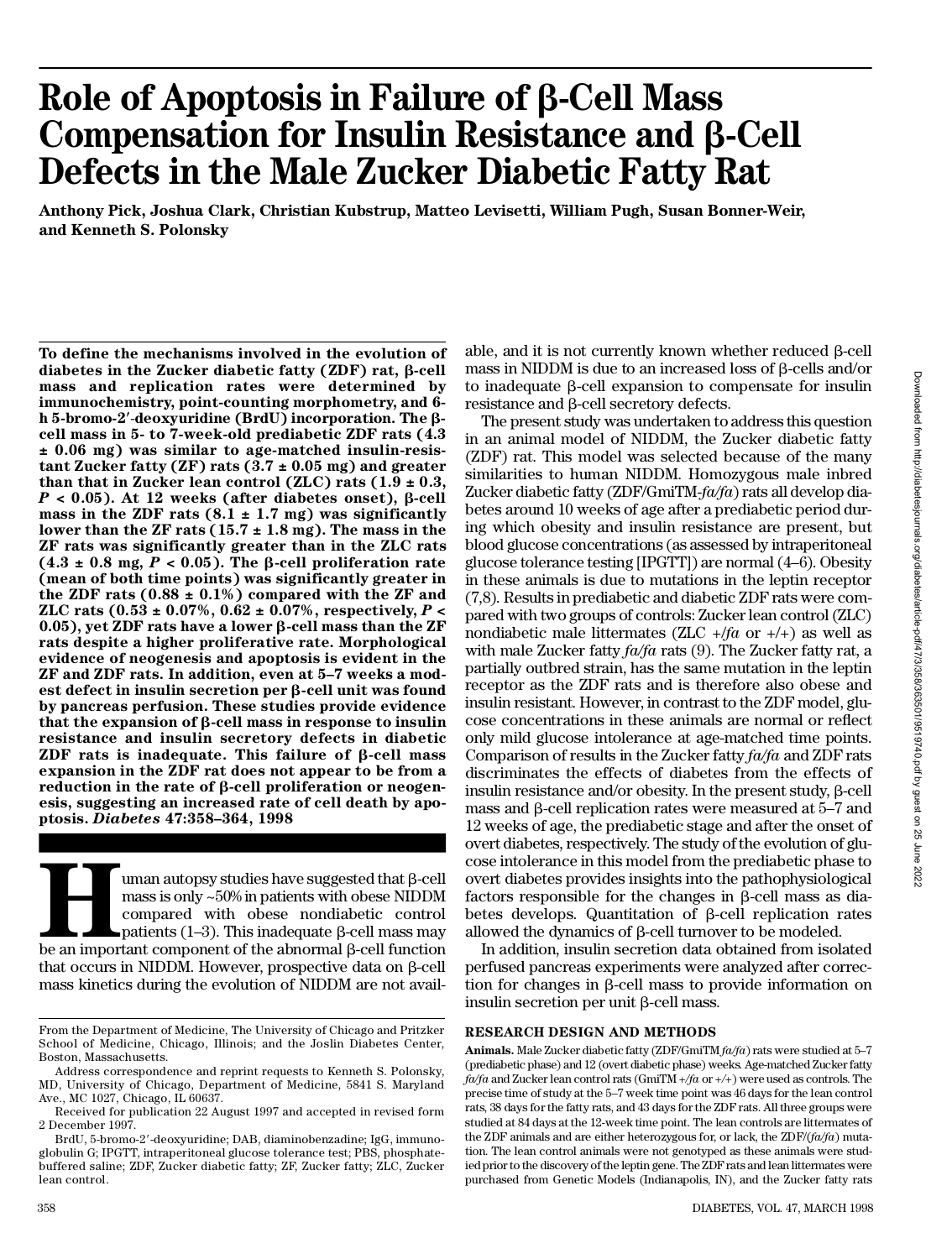were purchased from Harlan Sprague-Dawley (Indianapolis, IN). Animals were maintained on an ad libitum diet with commercial chow (Purina 5008; 6.5% fat) and had free access to water. All institutional guidelines for care and use of animals were followed.

Animals used for morphometric studies received intraperitoneal injections of 5-bromo-2'-deoxyuridine (BrdU; Sigma, St. Louis, MO), 100 mg/kg body wt 6 h prior to being killed. Pancreases were obtained from 5- to 7- and 12-week-old ZDF, ZF, and ZLC rats, for the measurement of  $\beta$ -cell mass. After removal from the animals, the organs were cleared of fat and lymph nodes, weighed, fixed in Bouin's solution, and embedded in paraffin. The pancreases were divided into two (5–7 weeks) or three (12 weeks) blocks.

**Glucose tolerance testing.** After an overnight fast (~15 h), 2 g/kg glucose was administered intraperitoneally to conscious rats. Blood was obtained from the tail before and 60 min after the administration of glucose and was analyzed for glucose with the Hemacue B glucose photometer (Hemocue AB, Angelholm, Sweden). Food was removed at  $\sim$ 5:30 p.m., and studies were commenced at  $\sim$ 8:30 A.M. the next morning (~15 h). Standard light/dark cycles were maintained by the animal facility with lights on from 6:00 A.M. to 6:00 P.M. and lights off for the remaining 12 h.

**Measurement of**  $\beta$ **-cell mass.**  $\beta$ **-cell mass was measured by point-counting mor**phometry of insulin immunostained pancreatic sections (3–5 µm) as described by Weibel (10) and as applied by Bonner-Weir (11) to endocrine pancreas. A polyclonal guinea pig anti-porcine insulin antibody was used. Briefly, sections were incubated with primary antibody at 1:300 dilution, for 1 h at room temperature or at 4°C overnight and immunoperoxidase labeled with the Vectastain system (Vectastain ABC kit), developed with 3,3' diaminobenzidine (DAB, Sigma Immunochemicals), and counterstained with hematoxylin. An Olympus BH2 microscope connected to a Sony CCD color camera and Sony color monitor with a 48-point transparent overlay was used for point counting. One random section of each block was scored systematically at a final magnification of  $406\times$ . In nonoverlapping fields, the number of intercepts over  $\beta$ -cell, endocrine non- $\beta$ -cell, exocrine pancreatic tissue, and non–pancreatic tissue was determined. A minimum of 200 fields per animal was counted. Using the nomogram given by Weibel (10) and the relative volumes measured, the expected relative probable error in percentage of mean of the relative volume should be 15% for ZLC, 7% for ZF, and 10% for ZDF. This relative probable error is similar to the coefficient of variance. All sections were blinded before quantitation and read by one observer (A.P.).

**Measurement of** b**-cell replication rates and average cell size.** Other sections from the blocks used for b-cell mass measurement were used to study bcell replication rates (11). BrdU is incorporated into newly synthesized DNA and therefore labels replicating cells (12). A 6-h incorporation interval was chosen as this is the duration of the rat  $G_2+M$  phase (13) and avoids the possibility of inclusion of daughter cells. Sections (3–5 µm) were double-stained with immunoperoxidase for BrdU and for islet endocrine non–b-cells. A cell proliferation kit was used for immunostaining BrdU (Amersham International, Amersham, U.K.). Briefly, sections were incubated with a mouse anti-BrdU monoclonal antibody for 30 min at room temperature, washed with phosphate-buffered saline (PBS; pH 7.4), incubated with an affinity-purified peroxidase antimouse immunoglobulin G (IgG), and stained with diaminobenzadine (DAB) plus a substrate/intensifier containing hydrogen peroxide and nickel chloride/cobalt chloride.

The sections were then stained for the endocrine non- $\beta$ -cells with varying dilutions of a mixture of rabbit antibodies against pancreatic polypeptide, somatostatin, and glucagon obtained from Linco (St. Charles, MO). After an overnight incubation at 4°C, the sections were peroxidase labeled with the Vectastain ABC system, developed with DAB, and counterstained with hematoxylin. On these stained sections, the endocrine non-β-cells have orange-brown cytosol, the core of  $\beta$ -cells have nonimmunostained cytosol, and BrdU<sup>+</sup> cells appear with blue-black nuclei. In the case of the islets with disrupted non- $\beta$ -cell mantles, cells within the islets with characteristic large, round nuclei and significant surrounding cytoplasm that did not stain for glucagon, somatostatin, or pancreatic polypeptide were regarded as  $\beta$ -cells. The entire section, or 1,500  $\beta$ -cell nuclei, were systematically counted. All sections are blinded at the time of quantitation. The proportion of  $BrdU^+$   $\beta$ -cell nuclei to total  $\beta$ -cell nuclei was calculated and represents the percentage  $\beta$ -cell replicative rate per 6-h time interval.

Average cell size was measured using the above sections from 5- to 7-weekold and 12-week-old ZDF rats  $(n = 5$  per group). Islet area was measured with Image-Pro plus quantitative software (Version 3.0 for Windows 95/NT, Silver Spring, MD), and 796.7  $\pm$  11.8 β-cell nuclei per animal were sampled. The average cell size was determined by dividing the measured islet area by the number of b-cell nuclei within each islet area sampled.

Apoptosis detection by propidium iodide staining. Tissue sections  $(3 \mu m)$ were cut from the tail blocks of the 5- to 7-week-old rats. ZLC and ZDF rats were immunostained for insulin and stained with propidium iodide (14,15). Propidium iodide is a fluorescent dye that binds to nucleic acids (and therefore all nuclei) thereby allowing the more intensely fluorescent and condensed or fragmented nuclei characteristic of apoptotic cells to be identified. Sections were deparaffinized, rehydrated, and immunostained for insulin, as described above, and then incubated for 10 min with propidium iodide 10 µg/ml and RNAse A 100 µg/ml at 3 7°C. Sections were then washed extensively with PBS, rinsed with distilled water, and mounted with an aqueous media (AFT, Behring Diagnostics, Sommerville, NJ). On a Zeiss LSM confocal microscope, islet tissue was identified under bright field, and then using a rhodamine filter set, islet nuclei were examined. Cells with condensed or fragmented nuclei characteristic of apoptosis can be distinguished from pattern of heterochromatin seen in most cells in these fixed tissues. **Mathematical modeling of the dynamic changes in β-cell mass. Dynamic** changes in b-cell mass were modeled based on the following modified mass balance equation (16):

 $d(\beta$ -cell mass)/*dt* = {[replication + (neogenesis-death)]  $\times$   $\beta$ -cell mass}

where  $d(\beta$ -cell mass)/ $dt$  is the change in  $\beta$ -cell mass over the time interval  $dt$ . Replication, neogenesis, and death refer to the relative rates, per 6 h, of each of these processes. Multiplication of the term [replication + (neogenesis–death)] by the term  $\beta$ -cell mass converts these relative rates to an absolute value for the change in  $\beta$ -cell mass over time.

This equation assumes that there is no change in average cell size, so change in  $\beta$ -cell mass directly reflects change in cell number. The average cell size in the ZDF rats at 5–7 weeks ( $131.1 \pm 4.29 \,\mathrm{\upmu m^2})$  was not significantly different from the average cell size in ZDF rats at 12 weeks ( $134.3 \pm 3.4$   $\mu$ m<sup>2</sup>), substantiating the validity of the equation used.

In the present studies, rates of  $\beta$ -cell neogenesis and death were not measured  $\frac{\pi}{2}$ independently. There is no method currently available to quantify neogenesis, and the low frequency of morphological evidence of apoptosis in tissue sections makes quantitation very difficult. However, since  $\beta$ -cell mass and proliferative rates  $\frac{3}{2}$ were measured at two discrete time points, it is possible to solve the mass balance equation provided above to derive the combined (neogenesis–death) term and gain insight into the net effect of the balance between these two opposing processes as follows: Downloaded from http://diabetesjournals.org/diabetes/article-pdf/47/3/358/363501/9519740.pdf by guest on 25 June 2022

In considering the variables contained in the mass balance equation,  $\beta$ -cell mass for each animal group was measured at 5–7 and 12 weeks, defining dt as the time interval between these two experimental sampling times, and the replication rate was obtained from the average  $\beta$ -cell BrdU incorporation rate over the time interval between 5–7 and 12 weeks.

> $\beta$ -cell mass at 12 weeks =  $\beta$ -cell mass at 5–7 weeks  $\times$  ${1 + [replication + (neogenesis–death)]}^{\Delta days \times 4}$

This equation was solved using  $\beta$ -cell mass and replication rate measurements at  $\ddot{\ddot{\theta}}$ 5–7 and 12 weeks.  $\Delta$ days is multiplied by 4 since the relative rates are per 6 h and  $\frac{1}{\Im}$ not per day.

Using the measured values of  $\beta$ -cell mass at 5–7 and 12 weeks and the repli- $\frac{3}{6}$ cation rate calculated as described above in the equation, we are able to solve for  $\frac{a}{2}$ the (neogenesis–death) term.

If the calculated (neogenesis–death) term is negative, this implies that the rate  $\frac{\omega}{\pi}$ of  $\beta$ -cell death exceeds the rate of  $\beta$ -cell neogenesis; i.e., the measured  $\beta$ -cell mass  $\frac{\%}{\%}$ at 12 weeks is less than the  $\beta$ -cell mass at 12 weeks estimated from the measured  $\frac{9}{2}$  $\beta$ -cell replication rate and from the  $\beta$ -cell mass measured at 5–7 weeks. Conversely, a positive (neogenesis–death) term implies that the rate of  $\beta$ -cell neogenesis  $\frac{1}{\beta}$ exceeds the rate of  $\beta$ -cell death, and the measured  $\beta$ -cell mass at 12 weeks is more  $\beta$ than expected based on the measured  $\beta$ -cell mass at 5–7 weeks and  $\beta$ -cell repli- $\frac{1}{\alpha}$ cation rate. Please note that this modeling approach does not distinguish between a fall in rate of neogenesis and an increase in rate of cell death.

**Insulin secretion from the isolated perfused pancreas.** To study changes in insulin secretion in relation to changes in  $\beta$ -cell mass, insulin secretion rates were obtained using the isolated perfused pancreas from 5- to 7-week-old ZLC, ZF, and ZDF rats as previously described (17). These animals are different from those used to study  $\beta$ -cell mass. The ZLC animals ( $n = 11$ ) were studied at  $49 \pm 1.8$  days, the ZF animals  $(n = 13)$  at  $47.8 \pm 0.8$  days, and the ZDF rats at  $47.2 \pm 1.2$  days  $(n = 10)$ .

Insulin secretion was measured in response to a progressive increase in the perfusate glucose from 2 to 20 mmol/l over a period of 90 min. Insulin concentrations were measured in duplicate by a double antibody radioimmunoassay using a rat insulin standard. The intra-assay coefficient of variation was 8%.

Total insulin secretory output from each pancreas was measured and expressed as µU/ml. In addition, the secretion data were reanalyzed in each animal group adjusting for the measured differences in  $\beta$ -cell mass. Each data point was divided by the measured  $\beta$ -cell mass in milligrams for that particular animal group. The insulin secretory output represented in this fashion gives a reflection of β-cell function per unit β-cell mass.

**Statistical analysis.** Results are expressed as means ± SE. The statistical significance of differences between the three groups of rats at 5–7 and 12 weeks was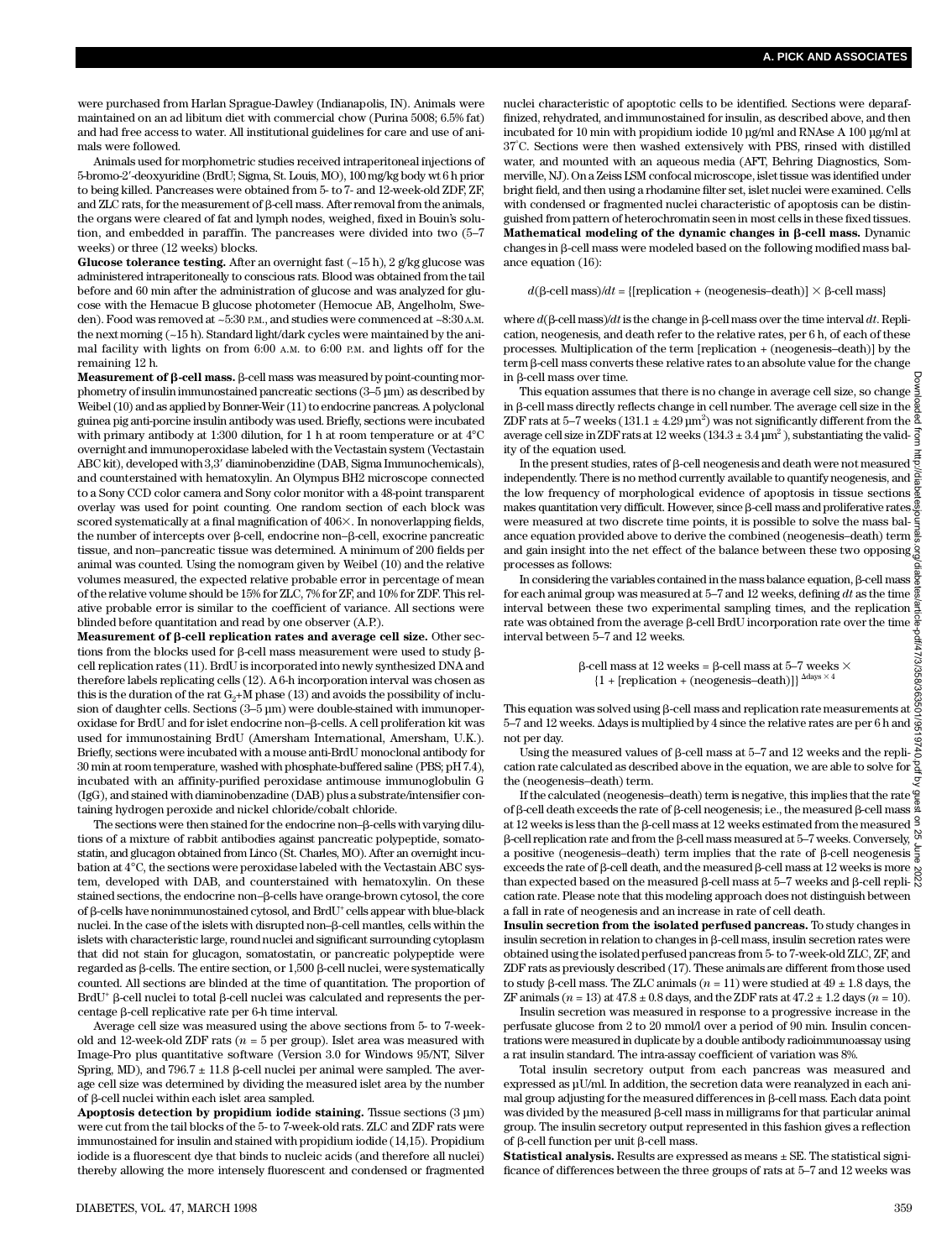determined by one-way analysis of variance with Tukey's adjustment for post hoc comparisons. A P value of <0.05 was considered significant. Between-group comparisons at 12 weeks were made as above but performed with a log transformation of the data to normalize the variance of the measurements between groups and over a range of responses. Statistical tests were performed using the Statistical Analysis System (SAS for Windows V6.11; SAS, Cary, NC).

## **RESULTS**

**Animal weight and glucose tolerance.** ZDF and ZF rats were significantly heavier than the lean controls at both ages as shown in Table 1. At 5–7 weeks, the fasting glucose levels in both the ZF and ZDF rats were significantly higher than in the lean animals  $(P < 0.05)$ , and at 60 min after the glucose challenge were significantly greater in the ZDF compared with the  $ZF$  and lean rats ( $P < 0.05$ ). At 12 weeks, the fasting glucose was significantly elevated in the ZDF animals compared with the ZF and lean animals  $(P < 0.05)$ , and at 60 min after the glucose challenge, the glucose value in the ZDF and fatty rats was significantly greater than that in the lean rats  $(P < 0.05)$ .

**Islet morphology.** The Zucker lean control animals have normal islet architecture at both 5–7 and 12 weeks of age. The islets are round or oval, with a clear mantle of non– $\beta$ endocrine (glucagon, pancreatic polypeptide, somatostatin) cells and a core of uniformly intensely insulin-stained  $\beta$ -cells (Fig. 1*A*,*D*) .

In contrast, Zucker fatty rats have large elongated and often bilobed islets, suggesting islet hyperplasia; these changes are more marked at 12 weeks. Occasional fibrotic, irregular islets are seen. Insulin staining is usually uniform (Fig. 1*B*). The non- $\beta$  endocrine cell mantle is usually intact, but occasional irregularly shaped islets are seen in which the mantle is disrupted with non-β endocrine cells appearing more centrally located and scattered throughout the islet (18–20) (Fig. 1*E*) .

Islets from the 5- to 7-week-old ZDF rats appear similar to the age-matched ZF animals, except abnormal irregular, fibrotic islets are slightly more frequent. By 12 weeks, many ZDF islets are markedly abnormal with fibrosis and irregular projections into the exocrine tissue. The insulin staining is of variable intensity, suggesting evidence of insulin degranulation (Fig. 1*C*). In both ZDF and ZF animals, small ductules can be seen within the irregular islets.

In both groups, more noticeably in the ZF rats, small islets with intense insulin-staining and few (or none) non- $\beta$ endocrine cells are seen throughout the pancreas. At 5–7 weeks, the non- $\beta$  endocrine cell mantle is normal in ZDF islets. By 12 weeks, however, the mantle is disrupted with non- $\beta$  endocrine cells scattered throughout the islet, even in islets that maintain a normal shape (Fig. 1*F*) .

In pancreases from ZDF and ZF rats at both 5–7 and 12 weeks, multiple (often >20) BrdU<sup>+</sup> cells are evident in the

epithelium of common pancreatic ducts as well as in the main and interlobular ducts. Such cells are occasionally seen in the lean control animals but are noticeably less numerous (Fig. 2*B*). In the ZDF and ZF animals, small clumps of cells that stain for insulin or non–β-cell hormones are seen budding from the ducts (Fig. 2*A*). These features suggest active neogenesis, the formation of new islets by differentiation of ductal precursor cells (21,22).

**Pancreatic and** b**-cell mass.** b-cell mass increased in the ZF rats from  $3.7 \pm 0.05$  mg at  $5-7$  weeks to  $15.7 \pm 1.8$  mg at 12 weeks (4.2-fold increase). The corresponding values for  $\beta$ -cell mass at the same time points were  $4.3 \pm 0.06$  mg to  $8.1 \pm 1.7$ mg in the ZDF rats (1.9-fold increase) and  $1.9 \pm 0.3$  mg to 4.3 ± 0.08 mg in the lean controls (2.3-fold increase).

At  $5-7$  weeks, the  $\beta$ -cell mass in both ZDF and ZF rats was approximately double (2.2-fold and 1.9-fold, respectively, *P* < 0.05, by analysis of variance [ANOVA]) than that in Zucker lean controls (Table 2), but did not differ from each other. At 12 weeks,  $\beta$ -cell mass in the ZDF and ZF rat was significantly greater than that of the lean controls  $(P < 0.05)$ , with that of ZDF increased by 1.9-fold, and that of ZF by 3.7 fold, compared with the lean animals. Differences in B-cell mass in the 12-week animals analyzed using a log transformation of the data shows that the differences between ZLC and ZF and between ZF and ZDF rats were significant (*P* < 0.05). The difference in mean  $\beta$ -cell mass between the 12week-old lean and ZDF rats, however, did not reach statistical significance.

 $\beta$ -cell replication rates. Average rate of  $\beta$ -cell proliferation in each animal group was calculated as the mean of the values at each of the two time points measured by bromodeoxyuridine incorporation over a 6-h interval (Table 2.). The bcell replication rate in the ZDF rat  $(0.88 \pm 0.10\%)$  is significantly greater than that of either the ZLC control (0.53  $\pm$ 0.07%) or ZF (0.62  $\pm$  0.07%) animals ( $P < 0.05$ ).

Mathematical modeling of the dynamic changes in  $\beta$ -cell  $$ at 12 weeks was  $4.3 \pm 0.8$  mg and the estimated  $\beta$ -cell mass calculated by using the average replication rate and the measured  $\beta$ -cell mass at 5–7 weeks was 4.23 mg. This close concordance between the measured and estimated  $\beta$ -cell mass values implies that the rate of  $\beta$ -cell death is nearly equal to the rate of  $\beta$ -cell neogenesis. The value of the (neogenesis–death) term is 0.01%.

In the ZF rats, the measured  $\beta$ -cell mass at 12 weeks is 15.7  $\pm$  1.8 mg, and the estimated value is 11.91 mg. This difference with a (neogenesis–death) term of 0.148% indicates that between  $5-7$  and  $12$  weeks, the rate of  $\beta$ -cell neogenesis exceeds the rate of  $\beta$ -cell death.

TABLE 1

|  | Changes in glucose tolerance and body mass in the three groups of male Zucker rats at 5–7 and 12 weeks |
|--|--------------------------------------------------------------------------------------------------------|
|--|--------------------------------------------------------------------------------------------------------|

|     | Glucose (mg/dl) |               |                  |               |                 |                |
|-----|-----------------|---------------|------------------|---------------|-----------------|----------------|
|     | $0 \text{ min}$ |               | $60 \text{ min}$ |               | Body mass $(g)$ |                |
|     | 5–7 weeks       | 12 weeks      | 5–7 weeks        | 12 weeks      | 5–7 weeks       | 12 weeks       |
| ZLC | $86 \pm 6$      | $88 \pm 8$    | $124 \pm 10$     | $167 \pm 9$   | $133 \pm 6$     | $293 \pm 3$    |
| ZF  | $109 \pm 4^*$   | $86 \pm 2$    | $136 \pm 11$     | $298 \pm 41*$ | $166 \pm 2^*$   | $438 \pm 11^*$ |
| ZDF | $101 \pm 3^*$   | $131 \pm 2^*$ | $196 \pm 13*$    | $369 \pm 6^*$ | $159 \pm 11*$   | $383 \pm 3^*$  |

Data are means  $\pm$  SE. IPGTT was performed as described in METHODS.  $(5-7$  weeks  $n = 4-6$ , 12 weeks  $n = 5-7$ ).  $*P < 0.05$ .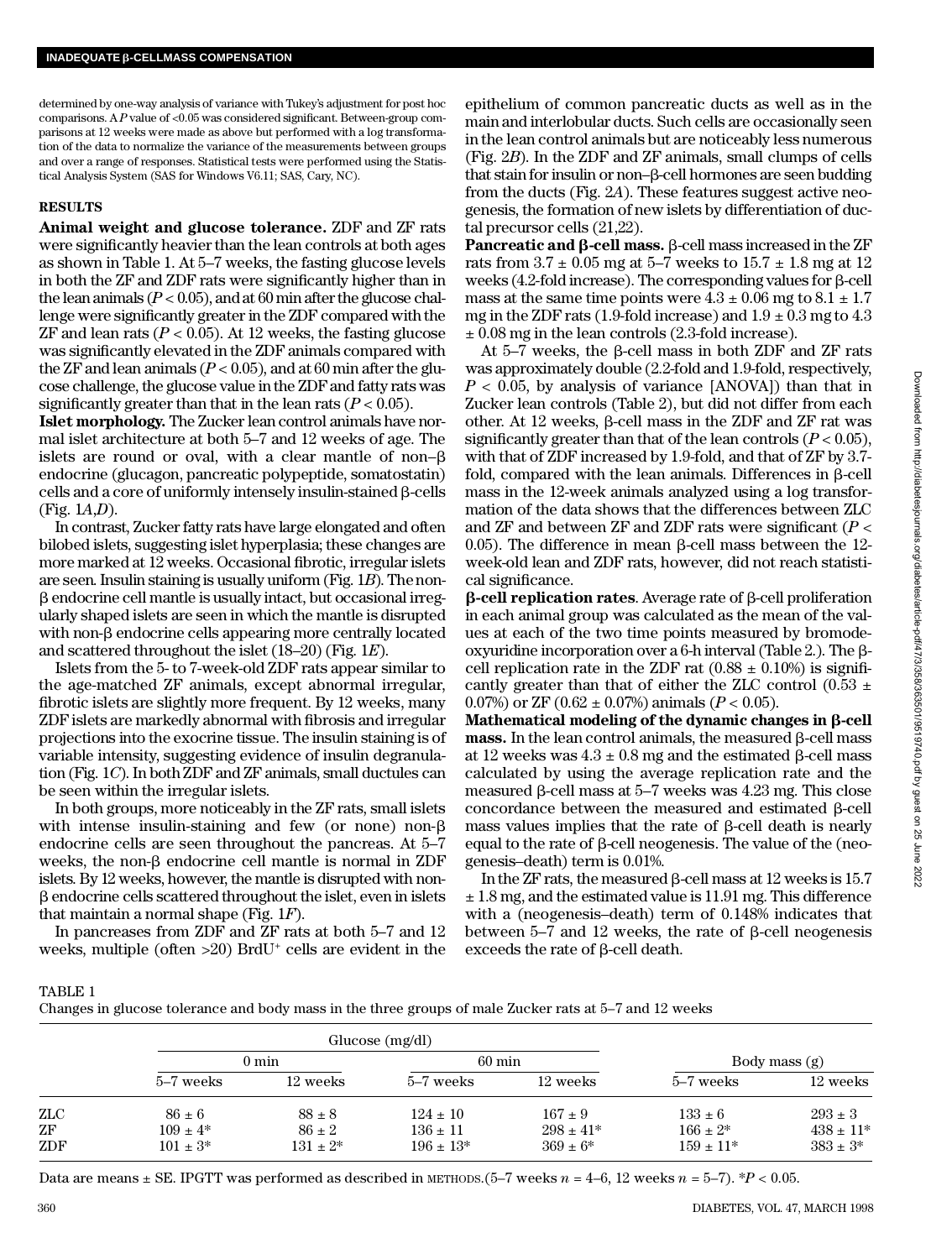Downloaded from http



**FI G. 1. Islet morphology of 12-week-old male Zucker lean control (***A , D***), Zucker fatty (***B , E***), and Zucker diabetic fatty (***C , F***) rats as shown by immunoperoxidase (brown) staining for insulin (***A – C***) and for the non–**b**-cell hormones (glucagon, somatostatin, and pancreatic polypeptide)** (*D*–*F*). In comparison to the normal mantle of non– $\beta$ -cells around a core of  $\beta$ -cells (*A,D*), the islets of Zucker fatty (*B,E*) tend to be larger,  $\frac{3}{6}$ <br>(*D*–*F*). In comparison to the normal mantle of non– $\beta$ **with some disruption of the mantle/core arrangement; some irregularity of the islet shape is apparent. The ZDF islets (***C , F***) are similar to the Zucker fatty islets, except that the** b**-cells are partially degranulated and tend to be more irregular in shape. Hematoxylin counterstained. Magnification bar = 100 µm.**

In contrast, measured  $\beta$ -cell mass in the ZDF rats was 8.1  $\pm$  1.7 mg at 12 weeks, and the estimated  $\beta$ -cell mass was 18.15 mg; hence, the (neogenesis–death) term is –0.495%, indicating that the rate of  $\beta$ -cell death exceeds the rate of new  $\beta$ -cell formation by neogenesis between 5–7 and 12 weeks. This could be due to a marked decrease in neogenesis or an increase in cell death. Since neogenesis was observed in ZDF as well as ZF rats, the mathematical modeling suggests a marked increase in cell death in the ZDF rat.

**Apoptosis detection.** Apoptosis is a likely mechanism mediating the increase in cell death suggested by the kinetic analysis presented above. Sections used for the morphometric analysis were examined for morphological evidence of apoptosis (23–25). Sections from the 5- to 7-week-old ZDF animals had evidence of  $\beta$ -cell apoptosis. To characterize this further, pancreatic sections from the 5- to 7-week-old ZDF and

lean animals were double-stained for insulin and propidium  $\frac{3}{6}$ iodide. In 5- to 7-week-old ZDF animals, several clear cut  $\frac{1}{2}$ apoptotic  $\beta$ -cells in each section were seen, whereas only a  $\tilde{\xi}$ few apoptotic exocrine cells were seen in ZLC rats. However, the low frequency of apoptotic  $\beta$ -cells precludes meaningful  $\frac{8}{2}$ quantification. Downloaded from http://diabetesjournals.org/diabetes/article-pdf/47/3/358/363501/9519740.pdf by guest on 25 June 2022

**Perfused pancreas insulin secretion adjusted for differences in β-cell mass.** Figure 3 shows insulin secretion  $\frac{3}{9}$ at 5–7 weeks in the three animal groups expressed either as total insulin output (Fig. 3*A*) or per unit β-cell mass (Fig. 3*B*).  $\frac{3}{5}$ 

Mean total insulin secretory output from the perfused pancreas as glucose levels were increased from 2 to 20 mmol/l was  $233.7 \pm 70.5$  µU/ml in the ZLC animals,  $482.6 \pm 133.9$  µU/ml in  $\frac{8}{12}$ the ZF animals, and  $420.7 \pm 97 \,\mu\text{U/ml}$  in the ZDF rats. Insulin  $\frac{8}{5}$ secretion was significantly greater in the ZDF and ZF rats, com- $\frac{3}{5}$ pared with the lean controls ( $P < 0.05$ ). When analyzed by  $\frac{8}{5}$ 



**F I G. 2. In both Zucker fatty and Zucker diabetic fatty pancreases, there is evidence of neogenesis. A small clump of cells immunostained for insulin (brown) can be seen budding from the duct in the upper left (***A***). Nuclei incorporating BrdU (black) are found in the epithelium of the** common pancreatic duct  $(B)$ . Hematoxylin counterstained. Magnification bar = 50  $\mu$ m.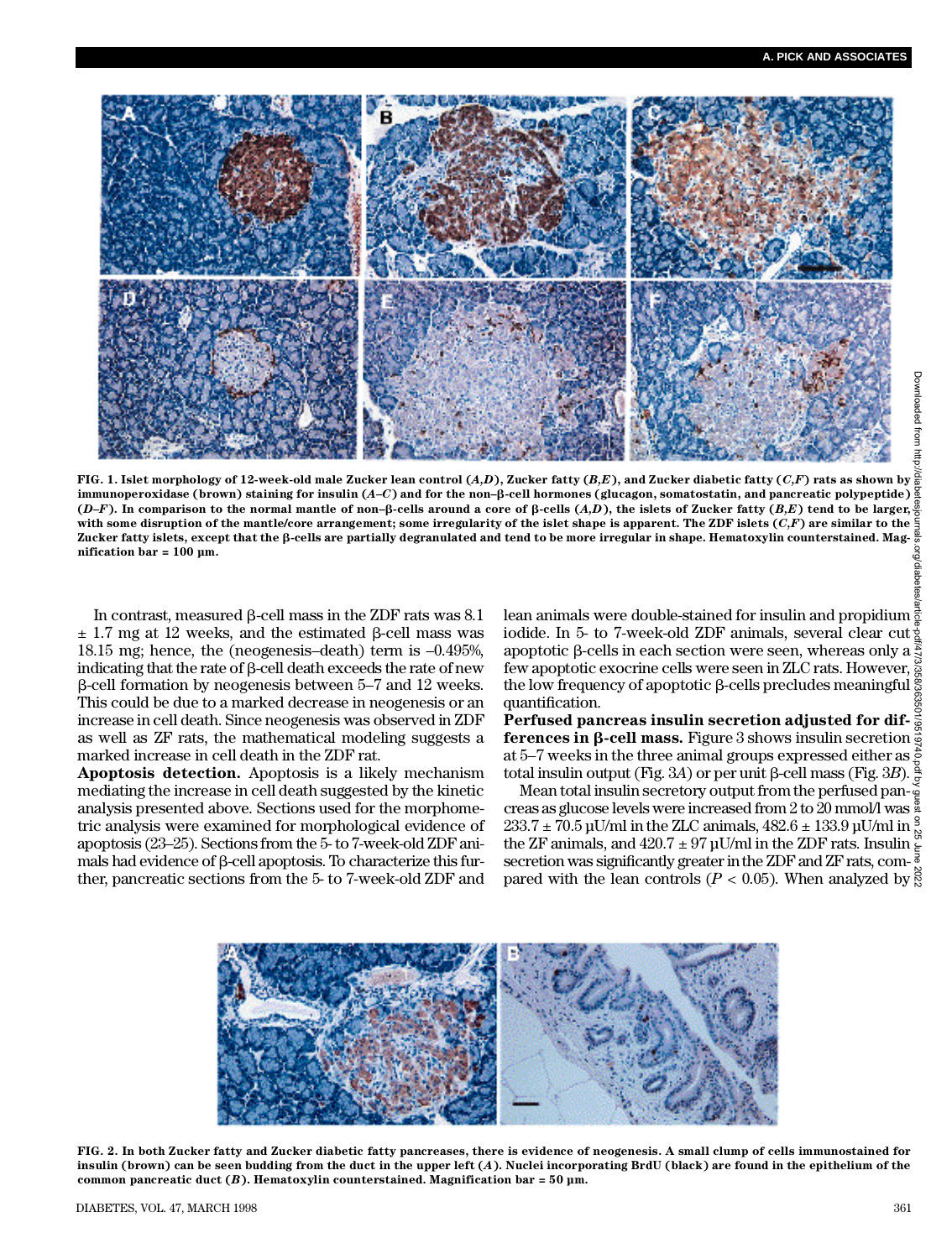TABLE 2

Changes in pancreatic mass, b-cell mass, and b-cell replication rates in the three groups of male Zucker rats at 5–7 and 12 weeks

|     | Pancreas mass (g) |                 | $\beta$ -cell mass $(mg)$ |                  | % B-cell BrdU <sup>+</sup> / 6 h |                   |
|-----|-------------------|-----------------|---------------------------|------------------|----------------------------------|-------------------|
|     | 5–7 weeks         | 12 weeks        | 5–7 weeks                 | 12 weeks         | 5–7 weeks                        | 12 weeks          |
| ZLC | $0.73 \pm 0.02$   | $1.31 \pm 0.05$ | $1.9 + 0.3$               | $4.3 \pm 0.8$    | $0.56 \pm 0.14$                  | $0.50 \pm 0.07$   |
| ZF  | $0.63 \pm 0.04$   | $1.13 \pm 0.07$ | $3.7 \pm 0.05^*$          | $15.7 \pm 1.8^*$ | $0.52 \pm 0.04$                  | $0.68 \pm 0.10$   |
| ZDF | $0.53 \pm 0.03$   | $1.13 \pm 0.01$ | $4.3 \pm 0.06^*$          | $8.1 \pm 1.7^+$  | $0.85 \pm 0.13^*$                | $0.92 \pm 0.15^*$ |

Data are means ± SE. *P* < 0.05 vs. lean control, \**P* < 0.05 vs. lean control using mean of each of the two time points (5–7 weeks *n* = 4–6, 12 weeks *n* = 5–7), †ZDF significantly different from ZF (ANOVA with log transformation *P* < 0.05).

ANOVA, insulin secretory output adjusted for  $\beta$ -cell mass was not significantly different between the three animal groups. However, insulin secretion from the perfused pancreas of one ZDF rat was a clear outlier, as judged by Dixon's gap test  $(P < 0.005)$ , with insulin secretion rates threefold greater than in the other animals. Data from this animal was therefore excluded from further analysis. Pancreatic insulin secretion per unit  $\beta$ -cell mass was compared in the ZDF and ZF animals with the lean control animals. Insulin secretory output per unit  $\beta$ -cell mass was significantly greater in the ZF than in the ZDF rats  $(P = 0.024)$ using the *Z* test), providing further evidence of a functional defect already present in the ZDF (6,17).

## **DISCUSSION**

Insulin resistance and b-cell dysfunction are the two predominant and characteristic features of NIDDM. In the evolution of this condition, insulin resistance is usually identifiable before  $\beta$ -cell dysfunction can be detected by clinical and physiological testing (26). Insulin-resistant subjects maintain normal glucose tolerance by adaptive hypersecretion of insulin, thereby compensating for the reduction in insulin action. In certain individuals, these compensatory mechanisms become inadequate with time, and overt hyperglycemia and clinical diabetes supervenes (27). The nature of the mechanisms in the  $\beta$ -cell that compensate for insulin resistance and the reasons for their failure are thus key to our understanding of the pathophysiology of NIDDM.

An increase in  $\beta$ -cell mass is an integral feature of the adaptation to insulin resistance (28,29). The dynamic changes in bcell mass that occur during the evolution of NIDDM have not been studied in humans because of the inaccessibility of pancreatic tissue. The present studies were therefore undertaken to define the changes in  $\beta$ -cell mass that occur during the progression from insulin resistance with normal glucose tolerance to diabetes in the Zucker diabetic fatty rat. The ZDF represent a failure of  $\beta$ -cell compensation in the face of insulin resistance as compared with Zucker fatty rats, a model in which  $\beta$ -cell compensation is more robust, thereby limiting the extent of the elevation in glucose (30–34).

The data demonstrate that at 5–7 weeks before the onset of diabetes, b-cell mass was similar in the ZDF and ZF rats and was approximately double that of age-matched lean animals. Between this time and 12 weeks,  $\beta$ -cell mass doubled in the ZDF rats as well as Zucker lean rats, while it increased 4-fold in the ZF rats. Thus, at 12 weeks,  $\beta$ -cell mass in the ZDF rats, although twice the value observed in lean animals, represented only 50% of the  $\beta$ -cell mass in the ZF rats. These  $r$ esults provide evidence for a time-dependent failure of  $\beta$ -cell mass to increase sufficiently in the ZDF rat.

Additional experiments explored the mechanisms responsible for these changes and demonstrated that the ZDF rats had a significantly greater average rate of  $\beta$ -cell replication than in the two nondiabetic groups, despite having a significantly lower  $\beta$ -cell mass at 12 weeks than the ZF rats. We concluded, based on the  $\beta$ -cell mass and replication rate meas-



**F I G. 3. Insulin secretion rates from 5–7 week perfused male Zucker rat pancreases expressed as insulin secretion (µU/ml) per pancreas (***A***)** or as insulin secretion per unit  $\beta$ -cell mass  $(B)$ .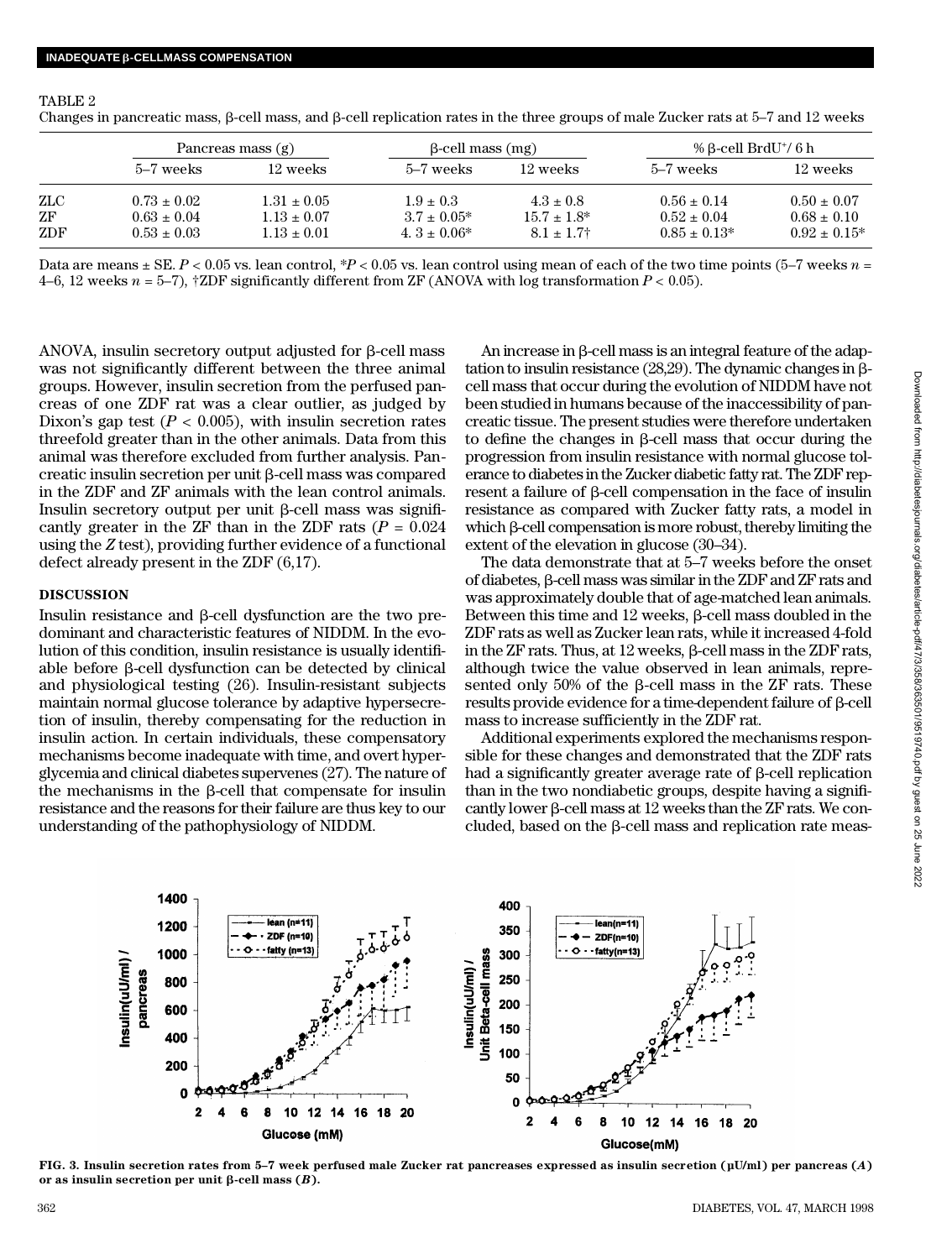urements, that the measured changes in  $\beta$ -cell mass were due not to a failure of  $\beta$ -cell proliferation (35,36) but to a change in the balance between  $\beta$ -cell neogenesis and death from apoptosis. This change in balance involves a decrease in the rate of neogenesis, an increase in the rate of cell death, or both. Neogenesis (as seen by hormone-positive cells within or budding from the ductal epithelium) was noted in both the ZDF and ZF animals; but as noted above, it is not possible to measure neogenesis rates directly. To analyze these issues further, dynamic changes in  $\beta$ -cell mass were modeled mathematically, and direct morphological evidence of increased cell death by apoptosis in the tissue sections was sought.

Although in ZDF rats from both age-groups, small clusters of lymphocytes are present in the islets and around the ducts, and no histological evidence of inflammation or necrotic cell death was found; therefore,  $\beta$ -cell necrosis can be ruled out. The other form of cell death, apoptosis, is rapid, and its morphological evidence may be present for as little as 1 h (37). Propidium iodide staining showed apoptotic  $\beta$ -cells, albeit in small numbers in the 5- to 7-week-old ZDF rats. Since the calculated decrease of b-cell mass occurs over a 6 week period, it could result from a slow rate of cell death over the whole time period or a faster rate over a shorter time interval between our experimental time points. Our morphological evidence supports the former but cannot rule out the latter. Nonetheless, our data support an increase in the rate of apoptosis rather than a decrease in the rate of neogenesis as the likely major factor responsible for the observed reduction in b-cell mass in diabetic ZDF rats.

These changes in b-cell mass dynamics were associated with progressive morphological abnormalities in ZDF islets with development of irregular-shaped islets and disruption of the mantle of non-b endocrine cells. These disturbances in islet architecture could contribute to the functional defects in insulin secretion that occur with onset of diabetes.

We have previously demonstrated that insulin secretory responses to glucose are retained in prediabetic ZDF rats aged  $5-7$  weeks (5). However, in those studies,  $\beta$ -cell mass was not measured, and it was not possible to adjust insulin secretory output for changes in  $\beta$ -cell mass. The present studies using the isolated perfused pancreas demonstrate that total pancreatic insulin secretion from the pancreas of ZDF rats is greater than that from the pancreas of lean control rats and similar to that amount secreted by the pancreas of  $ZF$  rats. However, when adjusted for changes in  $\beta$ -cell mass, insulin secretory responses appear reduced in the prediabetic ZDF animals, suggesting that even at this stage in the evolution of diabetes,  $\beta$ -cell dysfunction is present, which is masked by increases in  $\beta$ -cell mass (38–40).

Interestingly, at 5–7 weeks the ZDF and ZF rats have similar  $\beta$ -cell mass and body weights, but the ZDF rats have a greater impairment of IPGTT. These findings suggest the presence of b-cell dysfunction or a greater degree of insulin resistance than is present in the ZF rats. As mentioned above, even at 5–7 weeks, insulin secretion is defective in the ZDF animals, whereas the insulin secretory response of the ZF rat approximates that of the ZLC animals. A modest defect in insulin secretion, such as we show, might not be noticed in the heterozygous ZL animals and only becomes unmasked in the face of the increased insulin resistance resulting from mutations in the leptin receptor present in the two fatty

groups. With time and exposure to persistent mild hyperglycemia, the function of the b-cells deteriorates further. Here we further identify other differences: inadequate expansion of the  $\beta$ -cell mass in face of insulin resistance, increased  $\beta$ cell replication rate (perhaps driven by the mild hyperglycemia), and increased estimated  $\beta$ -cell death.

Thus these studies point to a hitherto unappreciated factor, an increase in the rate of  $\beta$ -cell death, as being important in the failure of insulin secretory function. Future work will need to define the factors responsible for the increased rate of cell death and determine whether they are polygenic factors in the genetic background as implied by the studies of Coleman and others (41–44), or whether the increased rate of cell death is due to the presence of increased concentrations of circulating metabolites such as glucose or free fatty acids that limit  $\beta$ -cell survival or other as yet undefined factors that tip the kinetic balance in favor of  $\beta$ -cell death  $\frac{2}{3}$ (45–48). Future studies will also need to determine the rela- $\frac{8}{8}$ tive importance of intrinsic defects in the overall function of individual  $\beta$ -cells, versus limitations in  $\beta$ -cell mass in deter- $\frac{3}{5}$ mining the progression to  $\beta$ -cell failure. The answers to these  $\frac{3}{6}$ questions will certainly have important implications for  $\geq$ understanding the pathophysiology of NIDDM.

In summary, we have shown that the  $\beta$ -cell mass is unable  $\frac{8}{6}$ to expand sufficiently to compensate for the insulin resistance  $\frac{1}{6}$ and previously documented insulin secretion defects (6,17,34) present in the ZDF rat and that this inadequate response appears to be due to  $\beta$ -cell death exceeding new  $\beta$ cell formation. This excessive  $\beta$ -cell death most likely results  $\frac{9}{8}$ from an increased rate of  $\beta$ -cell apoptosis and raises the  $\frac{3}{2}$ importance of defining factors that promote  $\beta$ -cell survival and those that promote  $\beta$ -cell death in models of NIDDM. Downloaded from http://diabetesjournals.org/diabetes/article-pdf/47/3/358/363501/9519740.pdf by guest on 25 June 2022

#### **A C K N O W L E D G M E N T S**

This work was supported by grants DK-31842, DK-44840, DK-20595, and DK-44523 from the National Institutes of Health  $\frac{3}{9}$ and by the Joslin DERC Morphology Core (DK-36836), the Blum-Kovler Foundation, and the Jack and Dollie Galter Center of excellence of the Juvenile Diabetes Foundation International.

These studies were presented in part at the American Diabetes Association meeting, San Francisco, 1996, and published in abstract form (*Diabetes* 45:158A, 1996).

The authors thank Monica Tanlja for technical assistance. 2022

#### **R E F E R E N C E S**

- 1.Clark A, Wells CA, Buley ID, Cruickshank JK, Vanhegan RI, Matthews DR, Copper GJS, Holman RR, Turner RC: Islet amyloid, increased A-cells, reduced B-cells and exocrine fibrosis: quantitative changes in the pancreas in type 2 diabetes. *Diabetes Res* 9:151–159, 1988
- 2. Kloppel G, Lohr M, Habich K, Oberholzer M, Heitz PU: Islet pathology and the pathogenesis of type 1 and type 2 diabetes mellitus revisited. *Surv Synth Pathol Res* 4:110–125, 1985
- 3. Stefan Y, Orci L, Malaisse-Lagae F, Perrelet A, Patel Y, Unger RH: Quantitation of endocrine cell content in the pancreas of nondiabetic and diabetic humans. *Diabetes* 3:694–700, 1982
- 4. Clark JB, Palmer CJ, Shaw WN: The diabetic Zucker Fatty rat. *Proc Soc Exp Biol Med* 173:68–75, 1983
- 5. Peterson RG, Shaw WN, Neel MA, Little LA, Eichenberg J: Zucker diabetic fatty rat as a model of non-insulin dependent diabetes mellitus. *ILAR News* 32:16–19, 1990
- 6. Tokuyama Y, Sturis J, Depaoli AM, Takeda J, Stoffel M, Tang J, Sun X, Polonsky KS, Bell GI: Evolution of  $\beta$ -cell dysfunction in the male Zucker diabetic fatty Rat. *Diabetes* 44:1447–1457, 1995
- 7. Takaya K, Ogawa Y, Isse N, Okazaki T, Satoh N, Masuzaki H, Tamura N, Hosoda K, Nakao K: Molecular cloning of rat leptin receptor isoform com-